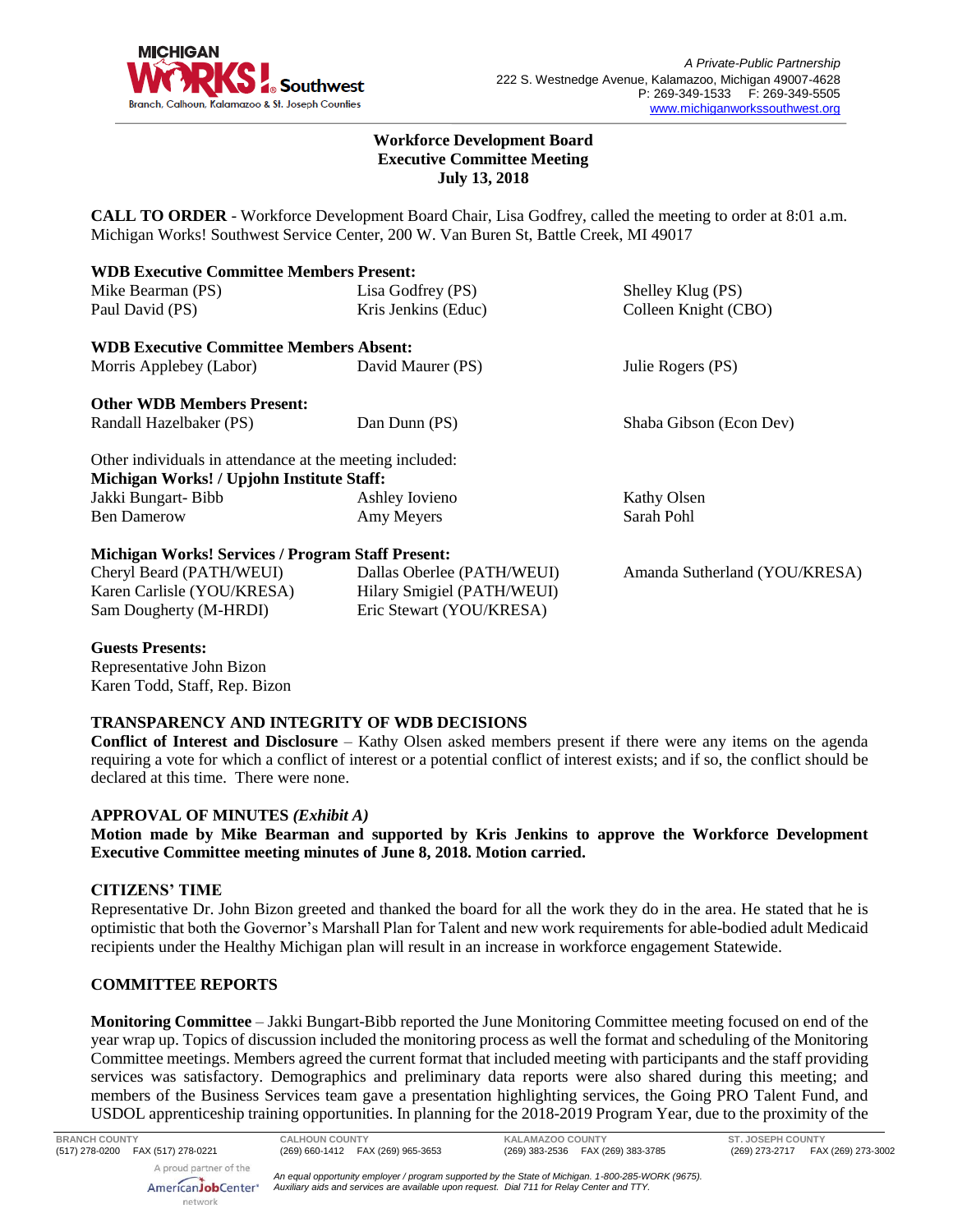meeting dates to other WDB meetings, it was suggested to move the Monitoring Committee meetings to the fourth Wednesday of the month. Members present had no objections to the change. Following the meeting, other committee members will be asked for feedback.

### **NEW BUSINESS**

**Wagner Peyser Employment Services Allocations Plan PY18** *(Exhibit B)* – Amy Meyers requested board consideration and approval of the Wagner Peyser Employment Services (ES) Allocations Plan for Program Year (PY) 2018. She reported the allocation for PY2018 totaled \$436,258, which was a small increase from PY2017. Ms. Meyers referred members to Exhibit B that included further details regarding a variety of employment-related labor exchange services the four performance measures that will be tracked under the Wagner Peyser Employment Services grant.

**Workforce Investment and Opportunity Act (WIOA) Four-Year Local and Regional Plans** *(Exhibit C1-C3)* – Amy Meyers requested board consideration and approval for the WIOA Four-Year Local and Regional Plans. She reported that in addition to the local and regional plan overview document included in the agenda packet (Exhibit C1), red lined versions of the plan documents reflecting the changes that had been made from the previous update were included in the agenda packet (Exhibits C2  $\&$  C3). She further reported that under WIOA, four-year local and regional plans with mid-cycle modifications were required. Both plans were posted for a comment period of thirty (30) days and notice of the public review was sent to numerous partners advising them of the opportunity to review the plans before the mid-cycle modifications were completed. Ms. Meyers reported the local plan, specific to the Michigan Works! Southwest four-county area, included updates for labor market information, information to reflect the transition of the education advisory committee from a regional Talent District Career Council (TDCC) to a four-county Career & Educational Advisory Council (CEAC), as well as the inclusion of the local Employment Services plan. She further reported that historically the Employment Services Plan was submitted to the state annually, separate from this plan; however, with this mid-cycle modification it can now be incorporated into the local WIOA Plan. Changes to the Regional Plan included updating labor market information, partnerships throughout the region, Skilled Trades Training Fund (STTF) data, and the transition of the education advisory committee from the TDCC to CEAC.

**Community Ventures Program Plan PY2018** *(Exhibit D)* – Amy Meyers requested board consideration and approval for the Community Ventures Program Plan that included an allocation in the amount of \$266,602 for the implementation of the Community Ventures Program throughout the four-county Michigan Works! Southwest area. She reported this is the first time Michigan Works! Southwest has received an allocation for Community Ventures. She reported the program is an initiative built on providing career pathways coaching and wrap-around services to the structurally unemployed and the Asset Limited, Income Constrained, Employed (ALICE) population. The program will utilize a locally driven Business Resource Network (BRN) model to deliver wrap-around services necessary to provide eligible Community Ventures participants with opportunities to long-term, meaningful employment. In the Michigan Works! Southwest area, the local Employer Resource Networks (ERNs) already in existence will be recognized as BRNs and will be utilized to fulfill some of the requirements.

**WIOA Adult, Dislocated Worker & Youth Plan PY2018** *(Exhibit I)* – Amy Meyers requested board consideration and approval for the WIOA Adult, Dislocated Worker & Youth Program Allocations for Program Year (PY) 2018. Adult \$866,753 Dislocated Worker \$879,603 Youth \$1,063,044

She reported draft allocations were reported in May; however, there was a slight increase in the official allocations. She directed members to page one of the plan document (Exhibit I) which outlined services for adults and dislocated workers that ranged from job search assistance, assessments, and career planning to occupational skills and on-the-job training. The services for youth participants vary based on individual needs and incorporate different strategies to meet the needs of both in-school (ages 14-21) and out-of-school (ages16-24) youth. In addition to the basic career services available to the general population, additional services for youth include tutoring, work experience, and financial literacy. Ms. Meyers also reported that at least fifty percent of expenditures for youth will be invested in the out-of-school population and at least twenty percent must be spent on work experience. Performance measures for Youth services, which are similar to the performance measures for Adult & Dislocated Worker services, with the addition of credential attainment, are highlighted on page two of the plan document.

**WIOA High Concentration Youth Plan PY2018** *(Exhibit J)* – Amy Meyers requested board consideration and approval for the Statewide Activities Funding for High Concentrations of WIOA Youth Plan for PY2018. She reported an allocation in the amount of \$7,724 was received and this is a decrease from the PY2017 allocation. This funding will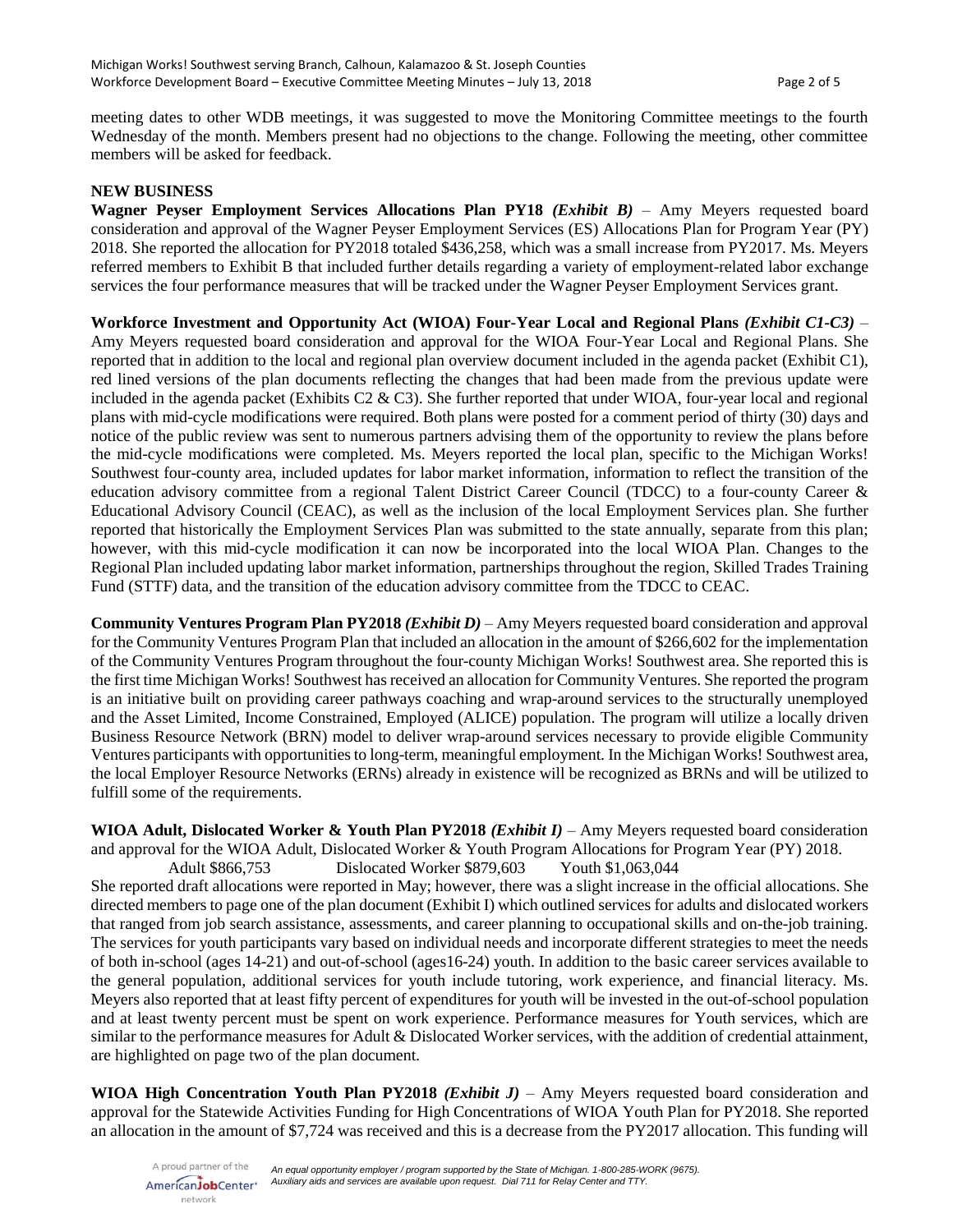provide additional assistance to three WIOA eligible youth in local areas with a high concentration of WIOA eligible youth. The services provided to youth with this funding align with that of WIOA Youth services as outlined on the plan summary (Exhibit J) that was included in the agenda packet. The funding can be used for both in-school and out-ofschool participants.

**Motion made by Shelley Klug and supported by Mike Bearman to approve the Wagner Peyser Employment Services Allocation Program Year (PY) 2018 Plan, the Workforce Innovation and Opportunity Act Four-Year Regional and Local Plans for Program Years 2016 through 2019, the Community Ventures Plan, the Workforce Innovation and Opportunity Act Adult, Dislocated Worker and Youth Program PY2018 Plan and the Workforce Innovation and Opportunity Act Statewide Activities for High Concentrations of WIOA Youth PY2018 Plan. Motion carried.**

**MacArthur Foundation Safety and Justice Challenge Update** *(Exhibits E1 & E2)* **-** Amy Meyers referred members to Exhibits E1 and E2 in the agenda packet for more information on the MacArthur Foundation Safety and Justice Challenge Grant. On behalf of Julie Rogers, she reported the grant was a collaboration between Kalamazoo County government and the City of Kalamazoo; and is one of only five awards made nationally. Ms. Rogers attended training in June that focused on best practices to decrease the number of young adults in jail with ongoing conference calls to further discuss the issues. It was reported that next steps include identifying key local partners, which will begin to take place at a meeting later this month. Ms. Meyers also reported Ben Damerow and Eric Stewart were instrumental in sharing their collaborative "Bridging Opportunities" initiative which was included in the grant application.

**Request for Proposals – Partnership.Accountability.Training.Hope. (PATH) –** Amy Meyers reported that as discussed at June's Executive Board meeting, the PATH RFP for Branch and Calhoun Counties was posted at the beginning of June and closed on July 6, 2018. Inquiries were received during the technical assistance timeframe and one letter of intent was submitted; however, the organization determined prior to the submission date that they were not able to meet the required deadline. No responses to the RFP were received. She reported the staff recommendation at this time is to continue operating and providing the PATH Services directly in Branch and Calhoun Counties, and to reevaluate on bidding next year. Board members discussed tactics to increase interest and completion of the application for program operation. Ms. Meyers reported one-on-one technical assistance has been given to local entities to assist in understanding the application process and ensuring that the organizations understand the program requirements. Michigan Works! Southwest will continue to offer that assistance to interested organizations.

# **STAFF REPORTS**

**Marketing** *(Exhibits F1-F3)* – Kathy Olsen referenced Exhibit F1 in the agenda packet which included information about many upcoming events. She also highlighted a flyer which provided information regarding The Total Internship Management Workshop at Albion College (Exhibit F2) and a flyer detailing the dates, times and locations of information sessions (Exhibit F3) that are scheduled throughout the four-county Michigan Works! southwest area for the Going PRO Talent Fund.

### **Program Operations / Special Initiatives**

*Family Centered Coaching* - Dallas Oberlee reported that in alignment with the Prosperity Agenda, staff members participated in a training on Family Centered Coaching. The training focuses on an organizational assessment with three priorities: coaching, racial equity and trauma informed case management.

Goal4 It!<sup>TM</sup> - Dallas Oberlee reported Employer Resource Network (ERN) success coaches, Partnerhips.Accountability.Training.Hope. (PATH) and Food Assistance Education and Training (FAE&T) / Time-Limited Food Assistance (TLFA) staff, and other program staff in the Michigan Works! Southwest service area will be participating in a training called [Goal4 It!](https://www.mathematica-mpr.com/video/goal4-it)<sup>TM</sup> in July to help solidify local best practices and techniques for wraparound case management. The training focuses on setting goals and then identifying the road blocks to achieving those goals.

*Employer Resource Network (ERN) / Workforce Innovation Fund (WIF) –* Dallas Oberlee reported career pathway training continues to be a focus for both classroom and on-the-job training for Employer Resource Network (ERN) employers. She reported the grant implementation will end on September 30, 2018 and a year of evaluation will follow. She shared success stories of ERN member employees who received training that resulted in career ladder moves and increased wages for three individuals.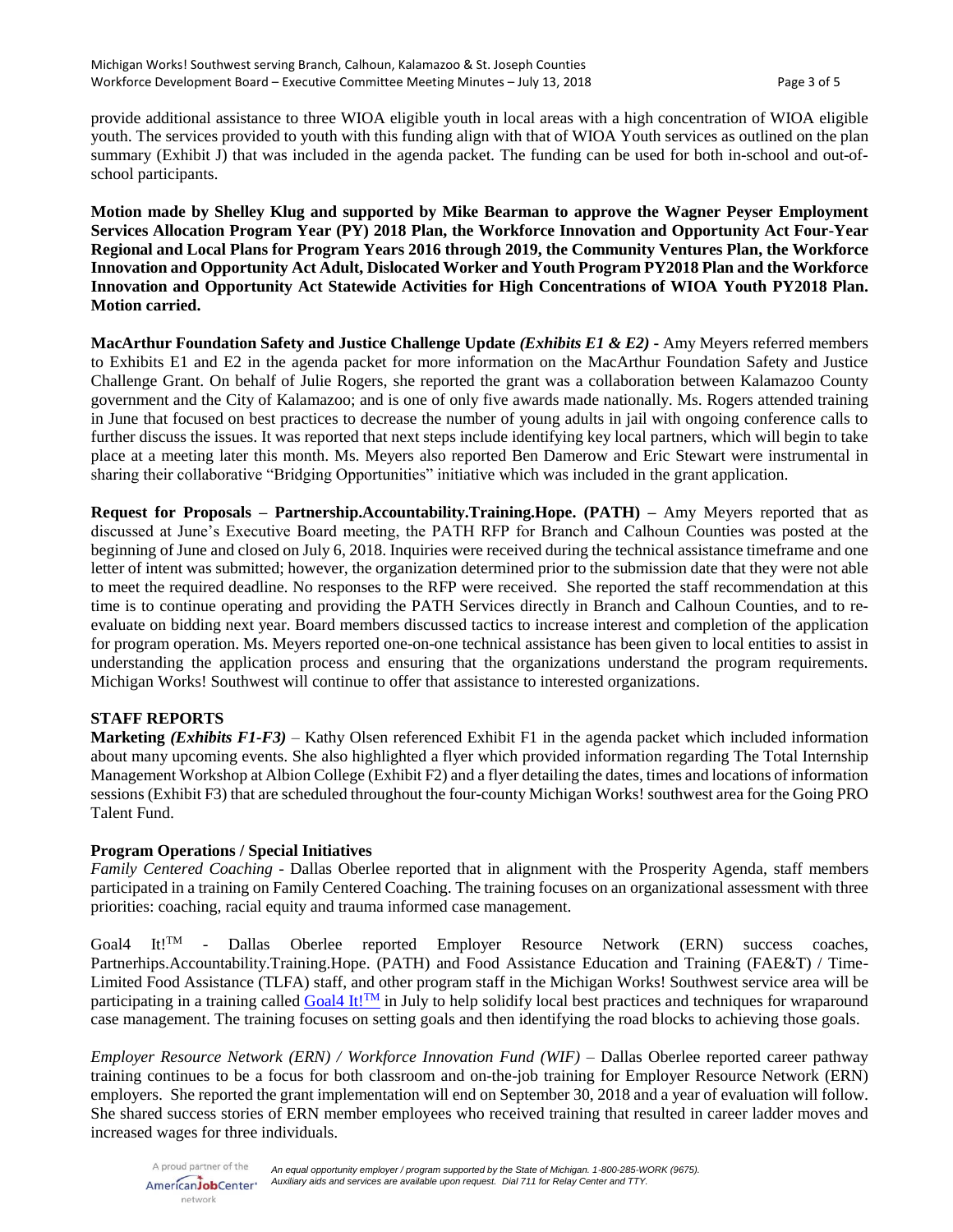**Business Services and Skilled Trades Training Fund (STTF) Update** – Ashley Iovieno reported staff are currently working on closing out the current year STTF training grants. She directed Board members to the Going PRO Talent Fund (GPTF) Info Session flyer (Exhibit F3) that included a variety of dates, locations and times for the Going PRO public information sessions. She reported one-on-one meetings were also available to any employer that could not attend one of the scheduled sessions. The address to RSVP [\(GPTF@miworkssw.org\)](mailto:GPTF@miworkssw.org) was included on the flyer. She reported new rules and regulations will be released at the beginning of August and the information sessions will familiarize prospective employers on the grant requirements and any changes that may have taken place between this year and last.

Ashley Iovieno reported the standards for the new Road Commission Apprenticeship Training will be officially signed on July 24, 2018. Sam Dougherty reported a total of sixteen resumes were submitted for this training and so far, six individuals have been selected for the training.

**Labor Market Information (LMI)** *(Exhibit G)* – The link to access the labor market reports generated from Burning Glass Analytics and Real Time Jobs Data that identified the top detailed occupations, skills greatest in demand, and employers with the most job openings in Prosperity Region 8, Michigan Works! Southwest, and each of the four counties in the MW! SW Area for the period May 1 through June 30, 2018 was sent to members via email along with the agenda packet.

**Dashboard Report** *(Exhibit H)* – Jakki Bungart-Bibb reported page one of the Michigan Works! Dashboard report (Exhibit H) includes the labor participation data as well as the top employers advertising online, top job categories, top occupations and education requirements for the month of May and the current data is consistent with reports from the past few months. Ms. Bibb referenced the graph depicting the number of visitors to the Michigan Works! Southwest Service Centers on page two and reported visitors to the service centers has decreased significantly from the previous year. Data for the Driver Responsibility Fee Forgiveness Program was added to the dashboard. She reported 182 Intent forms have been submitted with 67 Completers within the four-county Michigan Works! Southwest area. WIOA registrations, number of employers served, and the number of jobs filled were also highlighted. AEP/PATH data was included on page three of the report. Ms. Bibb reported the Work Participation Rate (WPR) was still well above the State goal of 50% and there was a slight increase in the Employment Rate, which is currently at 53.9%. Ms. Bibb also reported that the average wage of \$10.67 was consistent with recent Dashboard reports. Data for Food Assistance Employment & Training (FAE&T) / Time Limited Food Assistance (TLFA) and the Employer Resource Network (ERN) / Workforce Innovation Fund (WIF) was displayed at the bottom of page three. Page four of the report highlighted data on the Skilled Trades Training Fund (STTF) as well as general information pertaining to the Going PRO Talent Fund Information Sessions. The Career and Educational Advisory Council (CEAC) metrics and Families Forward Demonstration data were also included on page four of the report. Board Members inquired about data depicting visitors to Michigan Works! Southwest satellite locations and it was reported that approximately 500 individuals visited those sites in the month of June.

**Director's Report** – Ben Damerow distributed the Director's Report dated July 13, 2018 and reported a committeepassed Senate spending plan for fiscal year 2019 that begins October 1, would level fund the core workforce development programs and provide a \$25 million increase for adult education. A delayed House spending plan also maintains the central workforce programs. Both the Senate committee-passed measure and the spending plan that was unveiled in the House would keep appropriations for the WIOA adult, dislocated worker and youth programs level with FY2018 appropriations. This maintains increases from fiscal year 2017 appropriations of \$30 million for both the adult and youth programs and \$20 million for the dislocated worker program. Both the Senate and House bills would increase the appropriations for apprenticeship grants.

Mr. Damerow also reported that on June 21, 2018, Governor Snyder signed the state's fiscal year 2019 budget into law and workforce development items were mainly funded at the same levels as fiscal year 2018. This included Partnership.Accountability.Training.Hope. (PATH) with flat funding of \$65 million; Going PRO Talent Fund (formally STTF) funded at a flat level of \$28 million; Jobs for Michigan Graduates received a slight increase to just over \$3 million; and Rising Tiding funding of \$1 million, some of which may be utilized in Albion.

The Marshall Plan for Talent was also highlighted in Mr. Damerow's report. On June 22, 2018, Governor Snyder signed the education budget and bill also known as the Marshall Plan for Talent to make changes to the way the state prepares students for careers and to address talent gaps in key industries. The plan calls for investing \$100 million in new funding